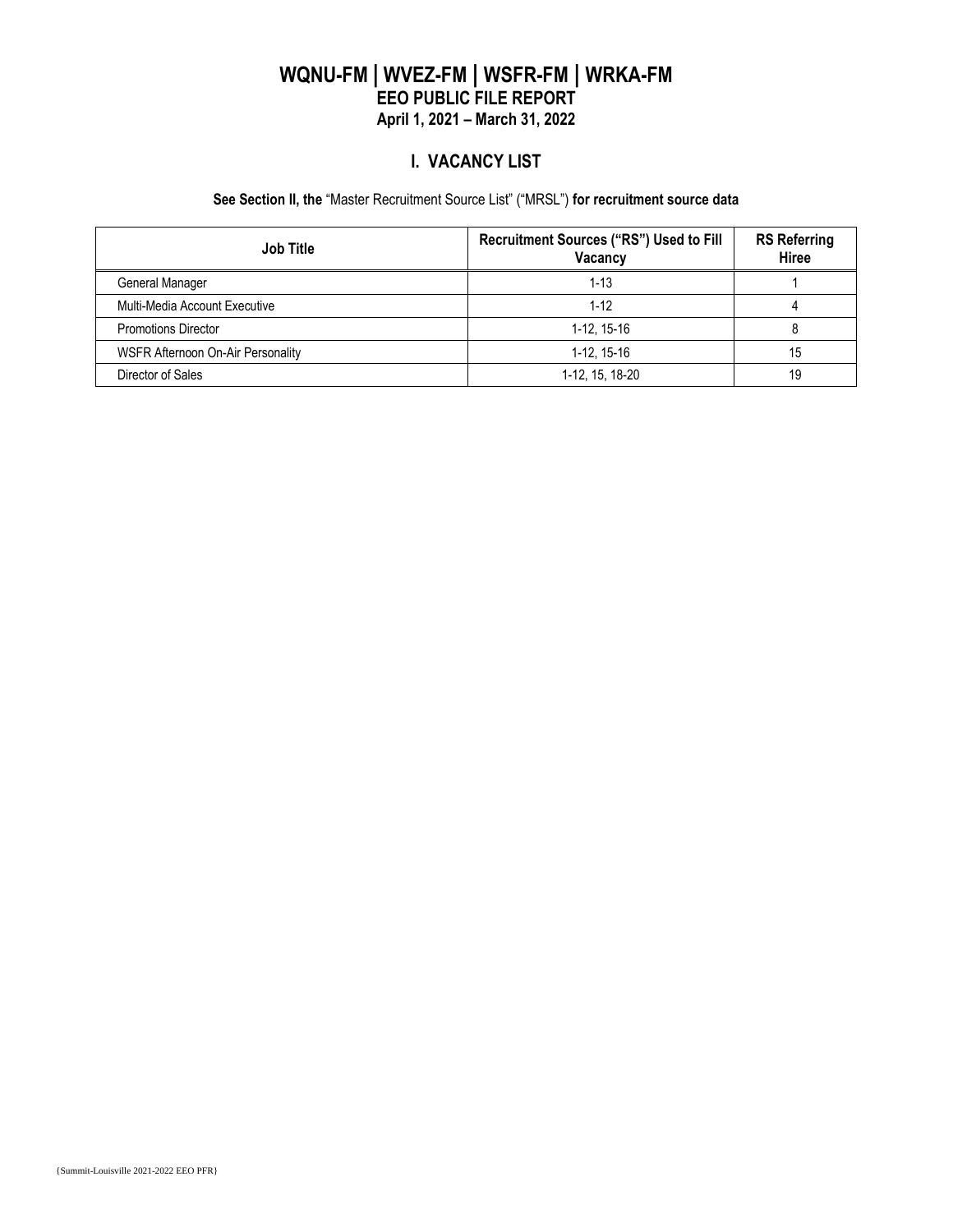# **WQNU-FM | WVEZ-FM | WSFR-FM | WRKA-FM EEO PUBLIC FILE REPORT April 1, 2021 – March 31, 2022**

# **II. MASTER RECRUITMENT SOURCE LIST ("MRSL")**

| <b>RS</b><br><b>Number</b> | <b>RS</b> Information                                                            | Source Entitled <sup>1</sup><br>to Vacancy<br><b>Notification?</b><br>(Yes/No) | No. of Interviewees Referred<br>by RS<br>Over<br><b>Reporting Period</b> |
|----------------------------|----------------------------------------------------------------------------------|--------------------------------------------------------------------------------|--------------------------------------------------------------------------|
| $\mathbf{1}$               | Word-of-Mouth Referral                                                           | N                                                                              | 1                                                                        |
| $\overline{2}$             | Walk-In/Self-Referral                                                            | N                                                                              | 0                                                                        |
| $\mathfrak{Z}$             | <b>Client Referral</b>                                                           | Ν                                                                              | $\mathbf{1}$                                                             |
| 4                          | Employee Referral                                                                | N                                                                              | 3                                                                        |
| $\mathbf 5$                | On-Air Announcements (all stations)                                              | N                                                                              | 0                                                                        |
| 6                          | Station Website Postings (all stations) / Summit Media Website                   | N                                                                              | $\pmb{0}$                                                                |
| $\overline{7}$             | Internal Posting (Bulletin Board)                                                | N                                                                              | $\mathbf{1}$                                                             |
| 8                          | Indeed.com                                                                       | N                                                                              | $\overline{2}$                                                           |
| 9                          | LinkedIn.com                                                                     | N                                                                              | 4                                                                        |
| 11                         | Handshake                                                                        | N                                                                              | 0                                                                        |
| 12                         | Kentucky Broadcasters Association, Karen Mucci<br>karen@kba.org                  | N                                                                              | 0                                                                        |
| 13                         | Radiolnk.com                                                                     | N                                                                              | 0                                                                        |
| 14                         | Advertising Federation of Louisville, Lauren Beckley<br>lauren@aaflouisville.org | N                                                                              | 0                                                                        |
| 15                         | Allaccess.com                                                                    | N                                                                              | 3                                                                        |
| 16                         | RAMP, Kevin Carter<br>kevin@ramp247.com                                          | N                                                                              | 0                                                                        |
| 18                         | InsideRadio.com                                                                  | N                                                                              | 1                                                                        |
| 19                         | Recruiter - Media Staffing Network                                               | N                                                                              | 12                                                                       |
| 20                         | Jooble.com                                                                       | N                                                                              | 0                                                                        |
| 21                         | Bellarmine University, Career Development Center<br>careerdev@bellarmine.edu     | N                                                                              | 0                                                                        |
| 22                         | Campbellsville University, Career Services<br>tmelmore@campbellsville.edu        | N                                                                              | 0                                                                        |
| 23                         | Indiana University Southeast, Career Development Center<br>webjob@ius.edu        | N                                                                              | 0                                                                        |
| 24                         | Sullivan University, Career Services<br>smannino@sullivan.edu                    | ${\sf N}$                                                                      | 0                                                                        |
| 25                         | University of Kentucky, James W Stickert Career Center<br>hireblue@uky.edu       | ${\sf N}$                                                                      | 0                                                                        |
| 26                         | University of Louisville, Career Development Center<br>cclinku@louisville.edu    | N                                                                              | 0                                                                        |

<sup>&</sup>lt;sup>1</sup> This Market has no entitled sources.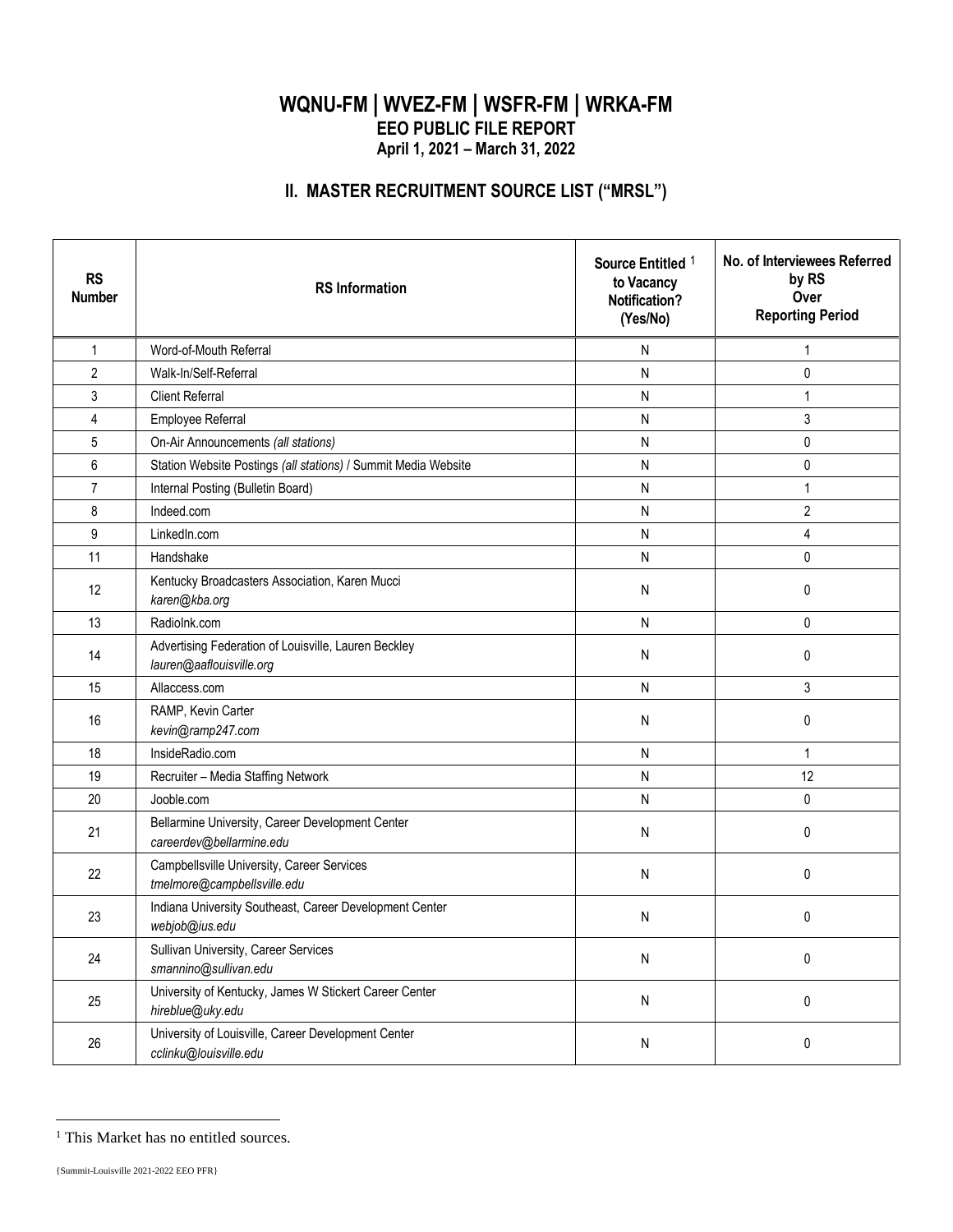| <b>RS</b><br><b>Number</b> | <b>RS</b> Information                                                 | Source Entitled<br>to Vacancy<br><b>Notification?</b><br>(Yes/No) | No. of Interviewees Referred<br>by RS<br>Over<br><b>Reporting Period</b> |
|----------------------------|-----------------------------------------------------------------------|-------------------------------------------------------------------|--------------------------------------------------------------------------|
| 27                         | Centre College, Center for Career & Development<br>careers@centre.edu | N                                                                 |                                                                          |
|                            | TOTAL INTERVIEWEES OVER REPORTING PERIOD                              |                                                                   | 28                                                                       |